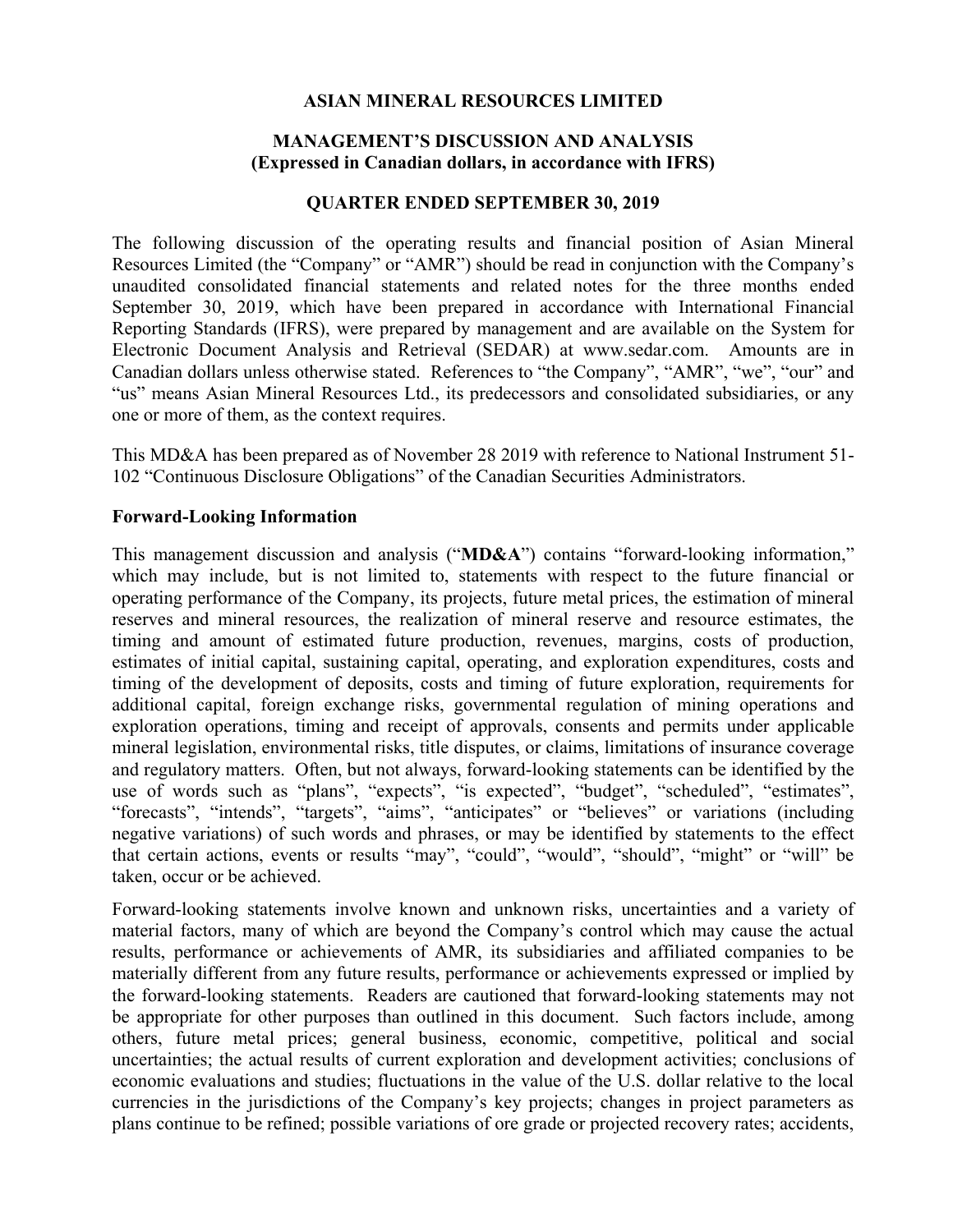labour disputes or slow-downs and other risks of the mining industry; climatic conditions; political instability; labour force availability and turnover; delays in obtaining financing or governmental approvals or in the completion of exploration and development activities; as well as those factors referred to in the section entitled "Risks and Uncertainties" section of the MD&A. The reader is also cautioned that the foregoing list of factors is not exhausted of the factors that may affect the Company's forward-looking statements.

Although the Company has attempted to identify important factors that could cause actual actions, events or results to differ materially from those described in forward-looking statements, there may be other factors that cause actions, events or results to differ from those anticipated, estimated or intended. Forward-looking statements contained herein are made as of the date of this document and, except as required by applicable law, the Company disclaims any obligation to update any forward-looking statements, whether as a result of new information, future events or results or otherwise. There can be no assurance that forward-looking statements will prove to be accurate, as actual results and future events could differ materially from those anticipated in such statements. Accordingly, readers should not place undue reliance on forward-looking statements.

In addition, please note that statements relating to "reserves" or "resources" are deemed to be forward-looking information as they involve the implied assessment, based on certain estimates and assumptions, that, the resources and reserves described can be profitably mined in the future.

### **BUSINESS**

The Company was originally incorporated pursuant to the *New Zealand Companies Act* 1993. Effective December 31, 2004, it was continued as a British Columbia corporation under the *British Columbia Business Corporations Act*. The Company owned, until July 17, 2018, 100% of AMR Nickel Limited ("**AMRN**"), which was incorporated pursuant to the laws of the Cook Islands. Through AMRN, the Company owned 90% of Ban Phuc Nickel Mines LLP ("**BPNM**"), a limited liability company which developed the Ban Phuc nickel mine.

The Ban Phuc operation mined over 0.976 million tonnes of ore over a 3.5 year mine life, producing 20,988 tonnes of nickel and 10,245 tonnes of copper in concentrate. There were 220,262 dmt of concentrate in 42 shipments with gross revenues of US \$212.7 million. In total, 11.9 kms of decline and lateral development were completed. The operation successfully employed local workers, where at its peak, there was a 94% national workforce. The mine was placed on care and maintenance in October 2016, reflecting lower commodity prices and the short reserve life.

Following a strategic review in late 2017 and early 2018, the Company determined that the best recourse was the disposal of all assets comprising the Vietnam operations. As approved by the AMR shareholders at the annual general meeting, on July 17, 2018, the Company sold its shares of AMRN to Ta Khoa Mining Limited ("**Ta Khoa**).

The Company entered into an option agreement with Island Time Exploration Limited, in the second half of 2018, for the exclusive right to acquire up to 75% interest in four mineral titles totalling 3,687 hectares situated east of Duncan in the Victoria Mining Division, the Holt Option Agreement, whose primary target is volcanogenic, polymetallic massive sulphides, in consideration for a fee of \$100,000, payable by way of a promissory note, and conditional upon incurring up to an aggregate of \$300,000 of exploration and development expenditures on the property on or before September 30, 2020.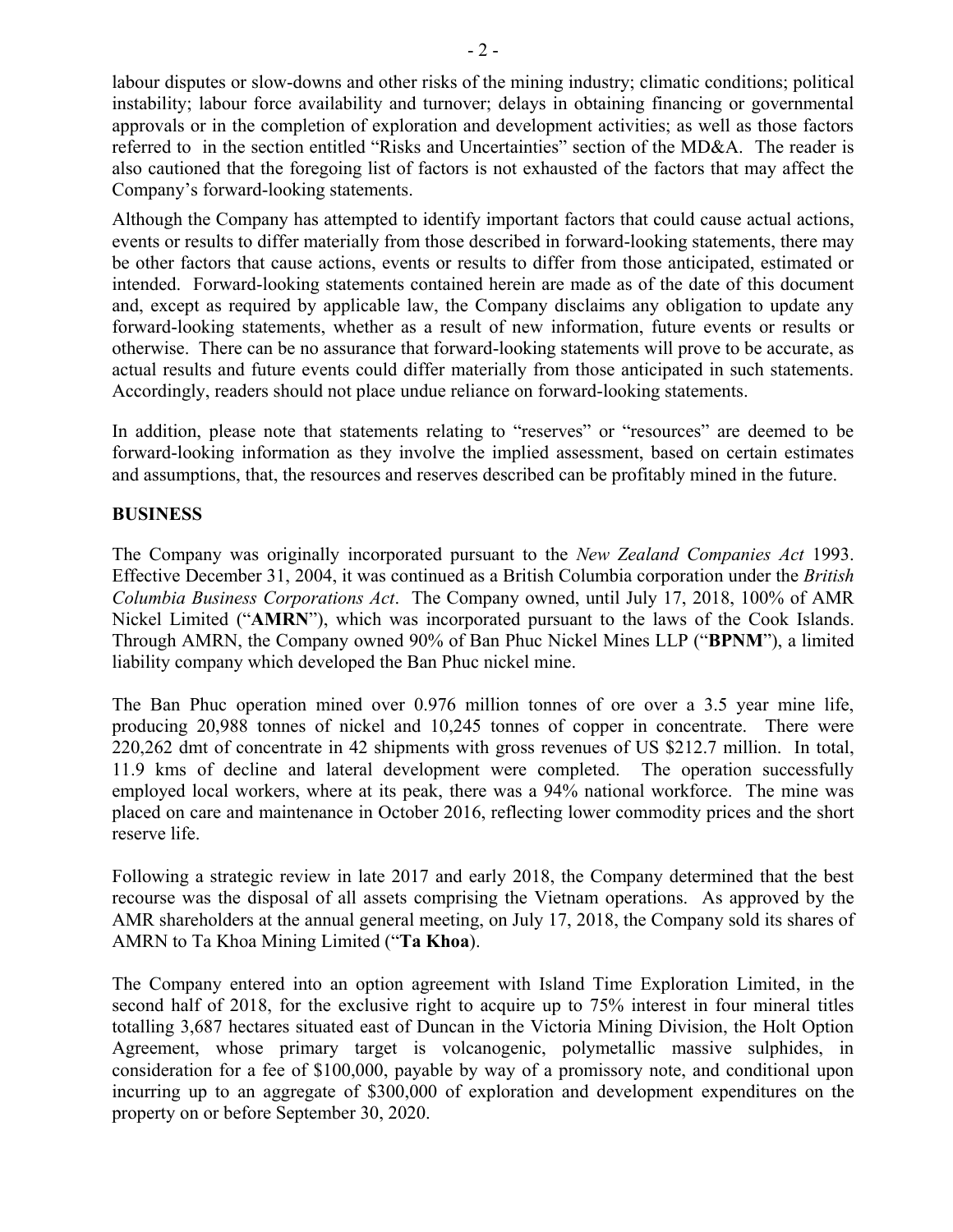# **Third Quarter 2019 Highlights**

The Company is searching for exceptional financeable assets to build its future around. It is anticipated that a strong growth asset will be secured shortly, at which point funds will be raised to explore and develop the asset, and finance ongoing head office administrative expenditures.

Early in September 2019 the Company i) completed a non-brokered private placement of 8,533,333 units at a price \$0.075 per unit, for aggregate gross proceeds of up to \$\$640,000 and ii) issued 4,800,000 units at \$0.075 per unit to repay \$360,000 of investment advances received in late 2018. Each unit consists of one common share of the Company, and one common share purchase warrant entitling the holder to acquire one common share at a price of \$0.10 per common share for 24 months. All securities issued pursuant to the private placement and shares for debt transaction will be subject to a four-month hold period. Proceeds of the private placement will be used to settle outstanding debts and to investigate new business opportunities. There was no finder's fees paid in connection with the placement.

# **Subsequent Event**

On November 20, 2019 the Company announced that it has entered into an agreement to acquire all the issued and outstanding shares of Nigerian- based Decklar Petroleum Limited ("Decklar"). Decklar's sole asset is a Risk Service Agreement ("RSA") with Millenium Oil and Gas Company Limited ("Millenium"). Millenium is the owner of the Oza Field located onshore in the northern part of Oil Mining License 11 in the Eastern Niger Delta of Nigeria. The RSA entitles Decklar to cost recovery and a share of distributable funds from the Oza Field in exchange for technical and financial support. Closing of the proposed acquisition is subject to certain customary conditions, including the exercise of at least 10,000,000 of the 13,333,333 outstanding common share purchase warrants of the Company ("Warrants") and approval by the TSX Venture Exchange. Closing of the Acquisition is expected to occur in December 2019.

The aggregate purchase price is CDN\$8,550,000, payable through the issuance of 30,000,000 common shares of the Company based on a deemed value of CDN\$0.285 per share. Of the aggregate Purchase Price, 22,000,000 shares are payable upon closing of the Acquisition with the balance of 8,000,000 shares being payable only if the Oza Field achieves a minimum production rate within 12 months of closing as more fully described below.

The 22,000,000 Shares payable upon closing of the transaction will be allocated as to: (i) 14,000,000 shares to the shareholders of Decklar; and (ii) 8,000,000 shares to extinguish outstanding debt owed by Decklar to certain arm's length third parties. The Purchase Price is equivalent to approximately 68.5% of the Company's issued share capital including the assumed exercise of 10,000,000 Warrants to be exercised (based on 32,079,770 Shares issued and outstanding). Post-closing, the Purchase Price is equivalent to approximately 40.7% of the Company's issued share capital including the assumed exercise of 10,000,000 Warrants (based on 54,079,770 Shares issued and outstanding). None of the Decklar shareholders nor third party debt providers are related to the Company and the Acquisition is not a Non-Arm's Length transaction within the meaning of the policies of the TSXV.

In the event the Oza Field achieves production net to Millenium of 1,000 bbls/d for a period of ten (10) consecutive days in any thirty (30) day period within twelve (12) months of the date of closing, a bonus payment of a further 8,000,000 Shares is payable to the shareholders of Decklar.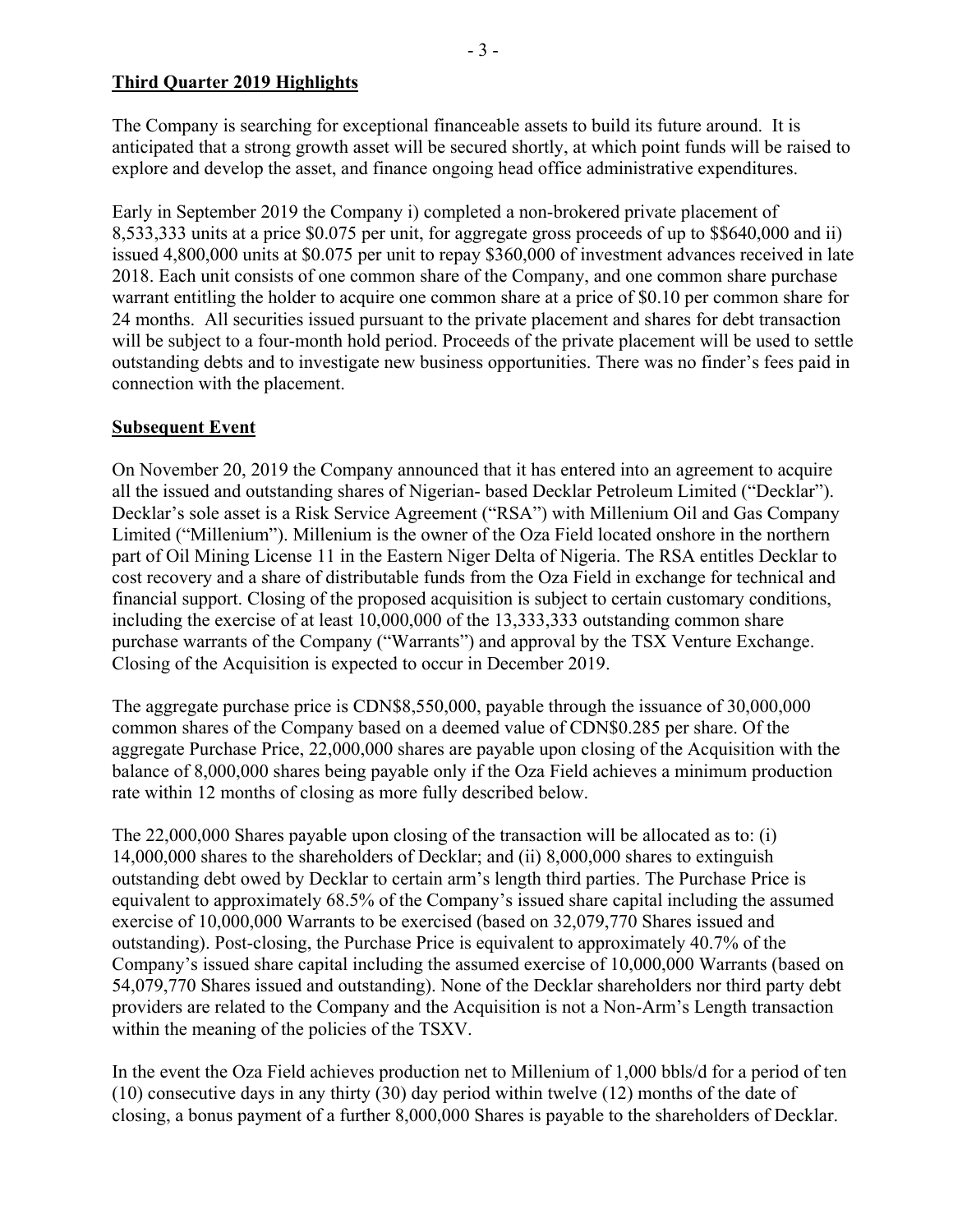The Oza Field

The Oza Field was formerly operated by Shell Petroleum Development Company of Nigeria Ltd. ("Shell"). The field has three wells and one side track drilled by Shell between 1959 and 1974. During the period when Shell was the operator, there were two periods of extended production testing from the Oza-1, -2 & -4 wells. The field was never tied into an export facility nor was it fully developed by Shell and put into commercial production.

In 2003, the Oza Field was awarded to Millenium having won the bid during the Marginal Fields Licensing Round. Since Millenium's acquisition of the Oza Field in 2003, approximately US\$45 million has been spent in production facilities infrastructure in support of a restart of production including an export pipeline to tie the field into the Shell Trans Niger Pipeline (TNP) pipeline to the Bonny Export Terminal, a lease automatic custody transfer (LACT) unit fiscal metering system, infield flowlines, manifolds and a rental Early Production Facility. The RSA with Millenium provides Decklar a share of production and associated cash flow from the Oza Field in exchange for funding and technical assistance to restart commercial production and full field development; including a preferential return of its costs plus a share of cash flow thereafter. More specifically, Decklar intends to undertake a low cost re-entry and testing of one of the existing wells to assess the development potential of the Oza Field. In exchange, Decklar is entitled to priority recovery of its capital from 80% of distributable funds. After achieving cost recovery, Decklar's profit share is based on a sliding scale starting at 80% and declining to 40% once cumulative production exceeds 10 million bbls.

# **FINANCIAL SUMMARY**

#### **Selected Annual Information**

|                                                     | <b>Quarter to</b><br>September 30,<br>2019 | <b>Quarter to</b><br>September 30,<br>2018 | <b>Quarter to</b><br>September 30,<br>2017 |
|-----------------------------------------------------|--------------------------------------------|--------------------------------------------|--------------------------------------------|
| Interest income                                     | \$1,689                                    | \$183                                      | \$1,920                                    |
| Net income (loss)                                   | $(\$70,568)$                               | 20,329,628                                 | (\$1,556,073)                              |
| Net income (loss) per common<br>share (basic) $(1)$ | $(\$0.01)$                                 | 5.11                                       | $\$0.39)$                                  |
| Loss per common share (diluted)<br>(1)              | $(\$0.00)$                                 | 5.11                                       | $\$0.39)$                                  |
| Total assets                                        | \$733,169                                  | \$138,158                                  | \$2,862,279                                |
| Total non-current liabilities                       | \$Nil                                      | \$Nil                                      | \$2,446,538                                |

(1) Earnings (loss) per share reflect the September 7, 2018 200:1 common shares consolidation.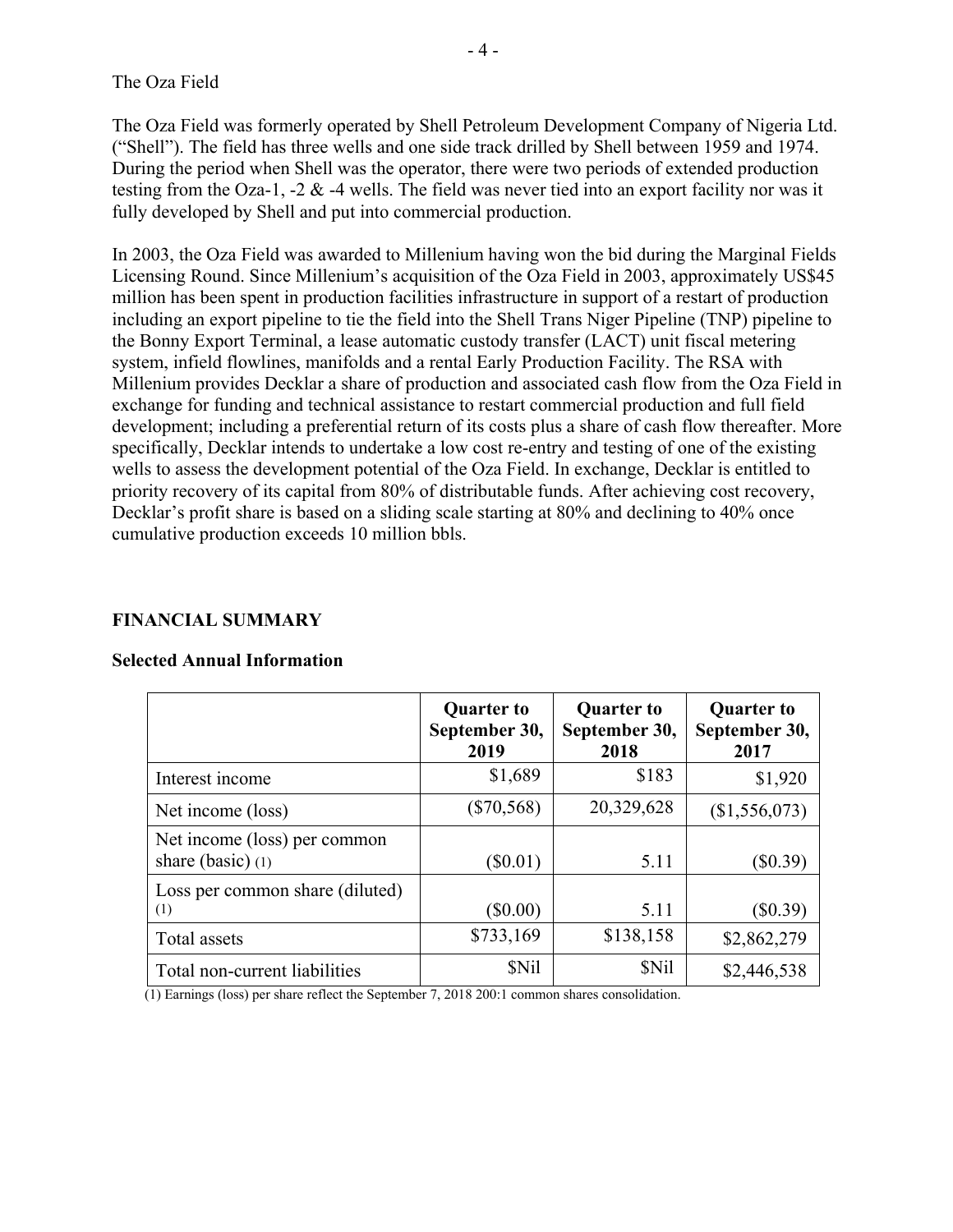|                                                                                               | <b>Quarter to</b><br><b>September</b><br>30, 2019 | <b>Quarter to</b><br><b>September</b><br>30, 2018 | <b>Quarter to</b><br><b>September</b><br>30, 2017 |
|-----------------------------------------------------------------------------------------------|---------------------------------------------------|---------------------------------------------------|---------------------------------------------------|
| Expensed exploration costs                                                                    | Nil                                               | \$(198, 164)                                      | \$101,349                                         |
| Expensed research and development costs (net)<br>of depreciation)                             | Nil                                               | Nil                                               | Nil                                               |
| Building, infrastructure, mine, plant,<br>machinery, motor vehicles (net of depreciation)     | N <sub>il</sub>                                   | N <sub>il</sub>                                   | \$7,017                                           |
| Furniture and office equipment, licences and<br>franchises (net of depreciation/amortization) | Nil                                               | Nil                                               | \$2,579                                           |
| Construction in progress                                                                      | Nil                                               | N <sub>il</sub>                                   | <b>Nil</b>                                        |

# **Additional Disclosure for Venture Issuers without Significant Revenue (all figures relate to the Ban Phuc Property)**

# **Results of Operations for the Quarter Ended September 30 2019**

The Company completed the divestiture of its 90% ownership interest in the Ban Phuc Nickel Mine in Vietnam in July 2018. Therefore, the 2019 financial statements contain no assets or liabilities related to the Vietnam project, while the 2018 statements fully consolidate the Vietnam subsidiaries from January – June 2018.

For the three months ended September 30, 2019 and 2018, AMR incurred net loss of \$70,568 or \$0.01 (fully diluted \$0.00) per share and net income of \$20,329,628 or \$5.11 (fully diluted \$5.11) per share, respectively.

The detailed operating results for the three months ended September 30, 2019 and 2018 as follows:

|                                         | 2019      | 2018       |
|-----------------------------------------|-----------|------------|
| General administrative expenses         |           |            |
| Salaries, wages, and benefits           | (21, 842) | (23,500)   |
| Professional and regulatory             | (33, 136) | (26, 948)  |
| Travel                                  |           | 3,918      |
| Office, administrative, and share-based |           |            |
| compensation                            | (15,976)  | (67, 747)  |
| Finance income                          | 1,689     | 183        |
| Finance expenses                        | (1,330)   | (40, 704)  |
| Other income (expense)                  | 27        |            |
| Disposal of Vietnam operations          |           | 20,484,426 |
| Income (loss) for the period            | (70, 568) | 20,329,628 |

General administrative expenses:

• Salaries, wages, and benefits costs of \$21,842 in the 2019 third quarter (2018: 23,500) reflect head office salaries.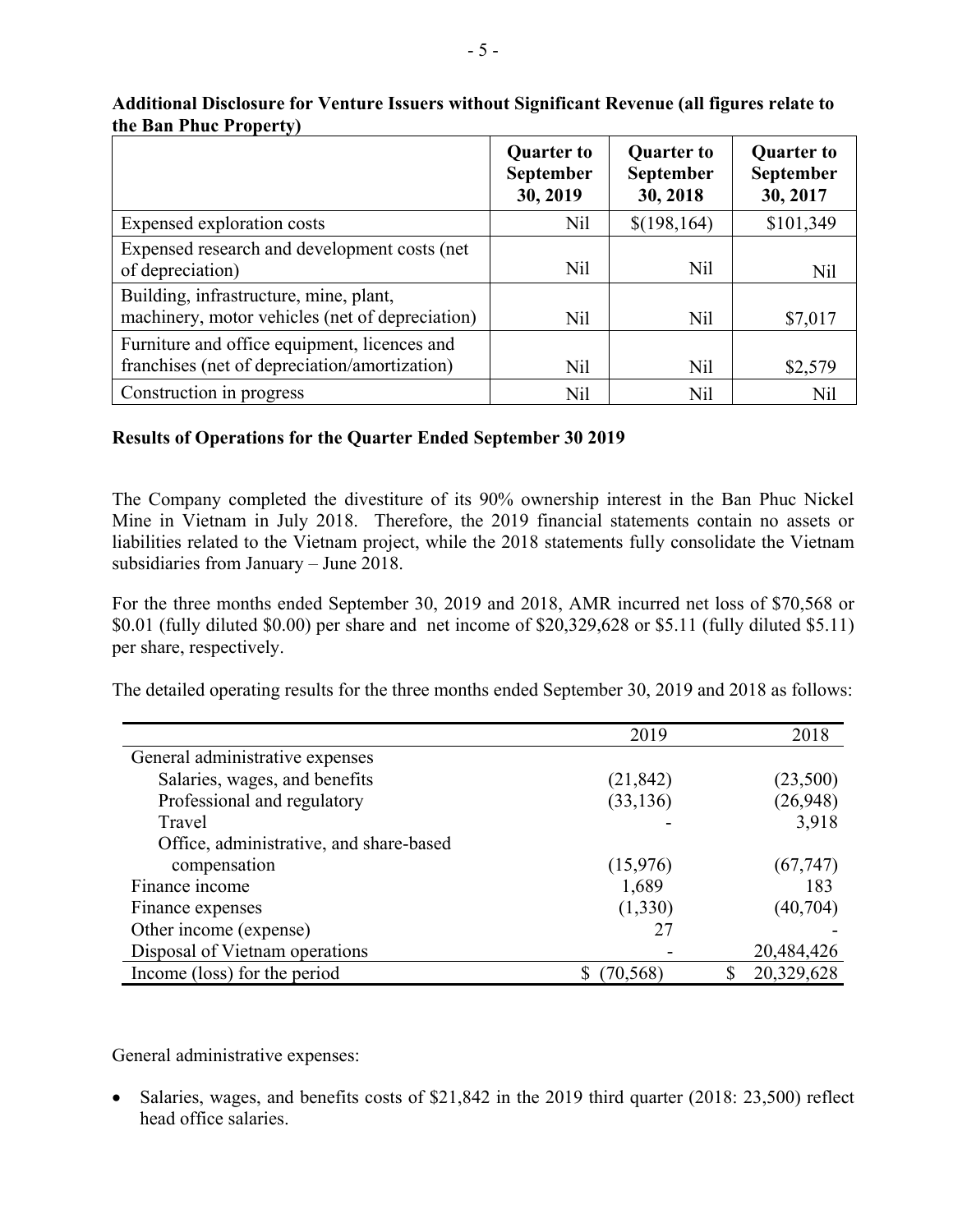- Professional, regulatory, and other fees in the third quarter of 2019 of \$33,136 (2018: \$26,948), primarily reflect legal, audit and tax advice.
- No travel costs were incurred in the 2019 third quarter, while in 2018 there was a recovery of \$3,918 resulting from an earlier overaccrual.
- Office, administrative, and share-based compensation costs decreased to \$15,976 in the third quarter of 2019 from \$67,747 in the similar 2018 quarter. The higher 2018 balance reflects additional investor relations costs stemming from the third quarter share consolidation and \$22,840 in share compensation expense for the quarter, while there was no share compensation expense incurred in 2019.

Financial expenses of \$1,330 represents interest on the Island Time promissory note during the third quarter of 2019. The 2018 expense of \$40,704 reflects foreign exchange costs associated with corporate transactions, along with accrued interest on the Island Time promissory note.

In the 2018 third quarter the Company disposed of its Vietnam subsidiary. The assets and liabilities disposed of resulted in the realization of a gain on the deconsolidation of the Vietnam operation in the amount of \$20,484,426.

# **LIQUIDITY AND CAPITAL RESOURCES**

Early in September 2019 the Company i) completed a non-brokered private placement of 8,533,333 units at a price \$0.075 per unit, for aggregate gross proceeds of up to \$\$640,000 and ii) issued 4,800,000 units at \$0.075 per unit to repay \$360,000 of investment advances received in late 2018. Each unit consists of one common share of the Company, and one common share purchase warrant entitling the holder to acquire one common share at a price of \$0.10 per common share for 24 months. Proceeds will be used to settle outstanding debts and to investigate new business opportunities. No finder's fees was paid in connection with the placement.

On November 20, 2019 the Company announced that it has entered into an agreement to acquire all the issued and outstanding shares of Decklar Petroleum Limited. The acquisition will be paid for by issuing up to 30,000,000 common shares of the Company and is subject to certain customary conditions, including the exercise of at least 10,000,000 of the 13,333,333 outstanding common share purchase warrants of the Company. The warrants are exercisable at \$0.10 and would bring \$1,000,000 of cash to treasury.

It is expected that funds raised in this quarter's private placement and the issue of warrants will cover all corporate administrative costs for the next year. Additional financing may be needed to develop strategic assets of the Company. Additional financing may not be available when needed or, if available, the terms of such financing might not be favourable to the Company and might involve substantial dilution to existing shareholder. As at September 30, 2019, the Company had on hand cash and cash equivalents of \$614,643 (September 30, 2018: \$19,157) and had working capital of \$537,003.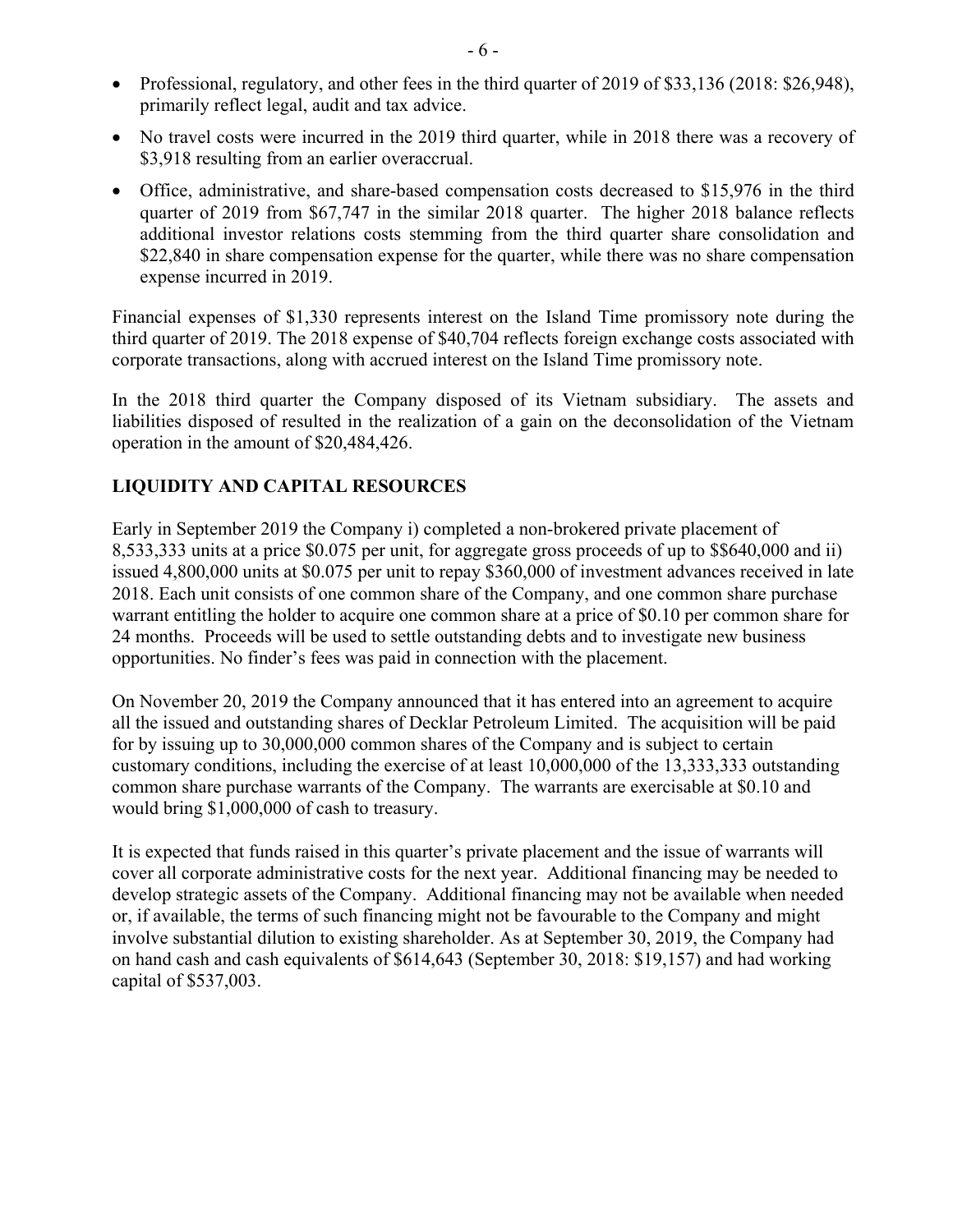|                                | Payment due by period |                  |               |  |
|--------------------------------|-----------------------|------------------|---------------|--|
|                                | <b>Total</b>          | Less than 1 year | $1 - 3$ years |  |
| Promissory note to Island Time | \$56,212              | \$56,212         |               |  |
|                                |                       |                  |               |  |
| Due to related parties $(1)$   | 21,842                | 21,842           |               |  |
| Total                          | \$78,054              | 78,054           |               |  |

The Company had the following contractual obligations at September 30 2019:

(1) Represents payable to an executive officers for monthly consultancy services in 2019.

# **Summary of Quarterly Results**

|                                                       | Sept 30,<br>2019 | Jun 30,<br>2019 | Mar 31,<br>2019 | Dec 31,<br>2018              | Sept 30,<br>2018 | <b>Jun 30,</b><br>2018 | Mar 31,<br>2018 |
|-------------------------------------------------------|------------------|-----------------|-----------------|------------------------------|------------------|------------------------|-----------------|
| <b>Sale revenues</b>                                  |                  |                 |                 |                              |                  |                        |                 |
| <b>Finance income</b>                                 | \$1,689          | \$194           | \$307           | \$405                        | \$183            | \$143                  | \$814           |
| Care &<br>maintenance<br>costs                        | ÷,               | $\blacksquare$  | $\overline{a}$  | $\overline{\phantom{a}}$     | $\frac{1}{2}$    | \$63,348               | \$84,009        |
| General &<br>administrative<br>expenses<br>(recovery) | \$70,954         | \$48,493        | \$28,041        | (\$108,853)                  | \$114,277        | \$387,196              | \$520,080       |
| <b>Exploration</b><br>expense<br>(recovery)           |                  |                 | \$850           | $\qquad \qquad \blacksquare$ |                  | (\$198,164)            | \$160,519       |
| Other income/<br>(expense)                            | \$27             | \$(99)          |                 | \$1                          |                  | \$4,310                | \$40,663        |
| <b>Finance expense</b>                                | \$1,330          | \$1,299         | \$1,269         | \$63,568                     | \$40,704         | \$40,763               | \$45,626        |
| <b>Net Income</b><br>(Loss)                           | $(\$70,568)$     | (\$49,696)      | $(\$29,853)$    | (\$192, 136)                 | \$20,329,628     | $(\$288,690)$          | $(\$768,757)$   |
| <b>Income (Loss)</b><br>per share (non-<br>diluted(1) | (\$0.01)         | $(\$0.01)$      | (S0.00)         | (\$1.07)                     | \$5.11           | (S0.07)                | (S0.19)         |
| Income (Loss)<br>per share<br>(diluted)(1)            | (S0.00)          | (S0.01)         | (S0.00)         | (\$1.07)                     | \$5.11           | $(\$0.07)$             | $(\$0.19)$      |
| <b>Total Assets</b>                                   | \$733,169        | \$219,102       | \$265,152       | \$138,158                    | \$1,506,997      | \$1,431,476            | \$1,841,600     |

**(1) The EPS calculations reflect the 200:1 share consolidation, which was completed in September 2018**.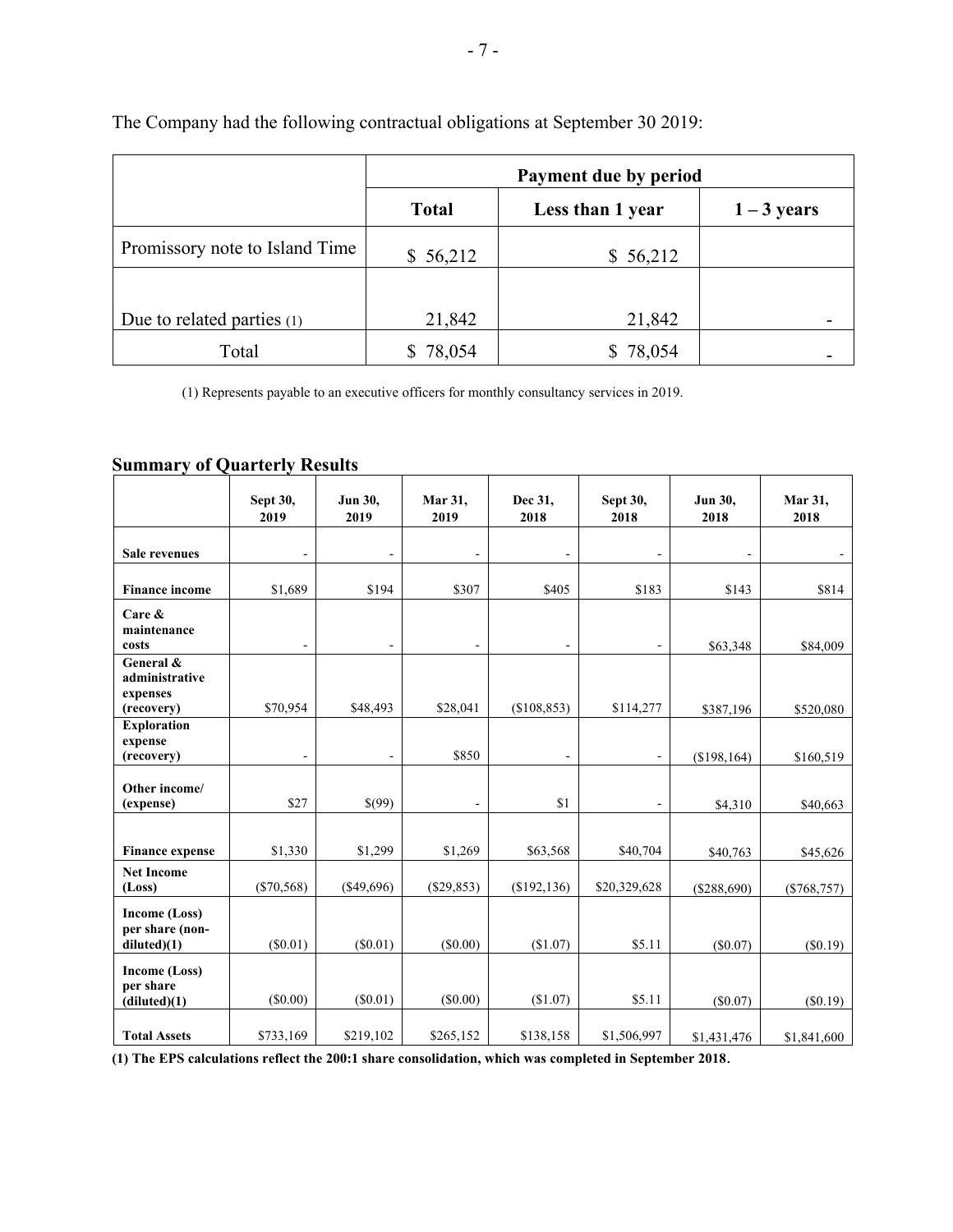The detailed operating results for the nine months ended September 30, 2019 and 2018 are as follows:

|                                        | 2019       | 2018         |
|----------------------------------------|------------|--------------|
| Care and maintenance costs             |            |              |
| Site, camp administrative costs        |            | (73,062)     |
| Plant costs                            |            | (66, 180)    |
| Other costs                            |            | (8,115)      |
| General administrative expenses        |            |              |
| Salaries, wages and benefits           | (62,167)   | (570, 605)   |
| Professional and regulatory            | (38, 136)  | (149, 035)   |
| Travel                                 |            | (24, 224)    |
| Office, administrative and share-based |            |              |
| compensation                           | (47, 186)  | (277, 689)   |
| Exploration                            | (850)      | 37,645       |
| Finance income                         | 2,191      | 1,140        |
| Finance expenses                       | (3,898)    | (127,093)    |
| Other income (expense)                 | (71)       | 44,974       |
| Gain on disposal of Vietnam operations |            | 20,484,426   |
| Income (Loss) for the period           | (150, 117) | \$19,272,182 |

The Company completed the divestiture of its 90% ownership interest in the Ban Phuc Nickel Mine in Vietnam in July 2018. Therefore the 2018 Q3 financial documents have deconsolidated AMRN and BPNM and contain no assets or liabilities related to the Vietnam assets. Year to date earnings for 2018 include Vietnam expenses from January 1 to June 30, 2018, prior to the sale of the subsidiary.

General administrative expenses:

- Salaries, wages, and benefits costs reduced to \$62,167 in the first nine months of 2019 (2018: \$570,605). This is a result of the inclusion of Vietnam wages in 2018 prior to disposal of BPNM and a reduction in wages paid at head office.
- Professional, regulatory, and other fees declined to \$38,136 in the first three quarters of 2019 from \$149,035 during the same 2018 period, reflecting the costs related to the sale of BPNM and other corporate transactions in 2018.
- Office, administrative, and share-based compensation costs decreased to \$47,186 in the first nine months of 2019 (2018: \$277,689) due to the reduced number of employees and activities during 2019.

A limited amount of exploration activities were incurred in nine months ended June 30, 2019. Reversal of an over-accrual in prior year's exploration expenditures resulted in a recovery in exploration expense during 2018.

Gain on sale of the Vietnam operations represents the balance of BPNM related assets and liabilities in the accounts as at the time of the disposal of Vietnam operations.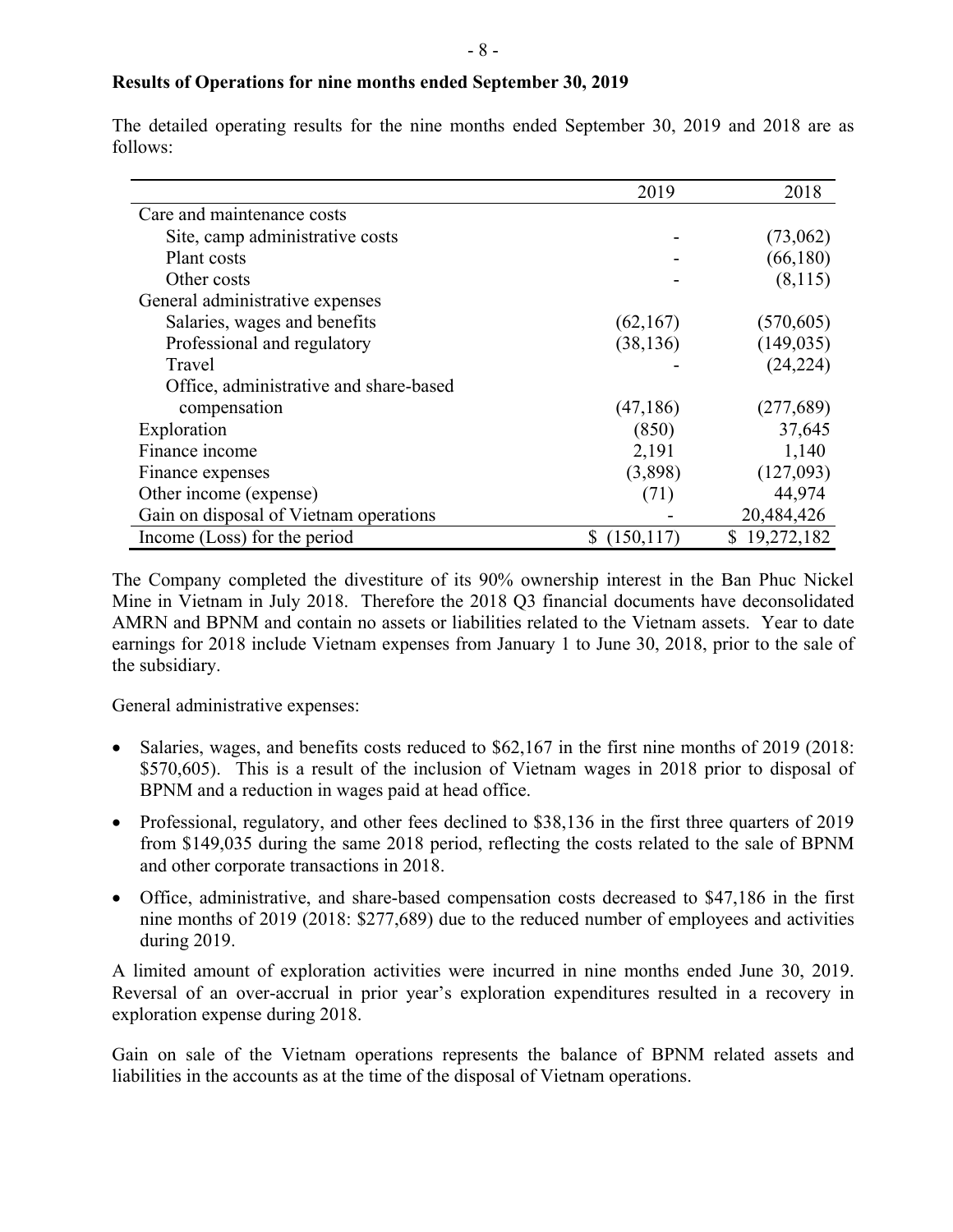# **SIGNIFICANT ACCOUNTING POLICIES AND ESTIMATES**

In the application of the group's accounting policies, which are described in Note 3 of the notes to the consolidated financial statements, management is required to make judgments, estimates, and assumptions about carrying values of assets and liabilities that are not readily apparent from other sources. The estimates and associated assumptions are based on historical experience and various other factors that are believed to be reasonable under the circumstances, the results of which form the basis of making the judgments. Actual results may differ from these estimates.

The estimates and underlying assumptions are reviewed on an ongoing basis. Revisions to accounting estimates are recognized in the period in which the estimate is revised if the revision affects only that period or in the period of the revision and future periods if the revision affects both current and future periods.

The following are the critical judgments that management has made in the process of applying the group's accounting policies and that have the most significant effect on the amounts recognized in the Financial Statements:

#### **Basis of presentation and functional currency**

The financial statements of the Company have been prepared in accordance with International Financial Reporting Standards ("IFRS") as issued by the International Accounting Standards Board ("IASB"). The financial statements until June 30, 2018 include the accounts of the Company's wholly owned subsidiaries, AMR Nickel and Asian Nickel Exploration Limited, and its 90% owned BPNM joint venture, which was fully consolidated. The Company's presentation currency is Canadian dollars. The functional currency of AMR is the Canadian dollar. The functional currency of its former subsidiaries AMR Nickel Limited and Asian Nickel Exploration Limited was the Canadian dollar, while the U.S dollar was the functional currency of its subsidiary BPNM.

### **Going Concern**

As at September 30, 2019, the Company had cash and cash equivalents of \$614,643 and working capital of \$537,003.

Early in September 2019 the Company i) completed a non-brokered private placement of 8,533,333 units at a price \$0.075 per unit, for aggregate gross proceeds of up to \$\$640,000 and ii) issued 4,800,000 units at \$0.075 per unit to repay \$360,000 of investment advances received in late 2018. Each unit consists of one common share of the Company, and one common share purchase warrant entitling the holder to acquire one common share at a price of \$0.10 per common share for 24 months. Proceeds will be used to settle outstanding debts and to investigate new business opportunities. The Company will need further financing to support any exploration/development activities it wishes to pursue. There is no guarantee that such financing can be found or that if found, it would not result in dilution to current shareholders.

On November 20, 2019 the Company announced that it has entered into an agreement to acquire all the issued and outstanding shares of Decklar Petroleum Limited. The acquisition will be paid for by issuing up to 30,000,000 common shares of the Company and is subject to certain customary conditions, including the exercise of at least 10,000,000 of the 13,333,333 outstanding common share purchase warrants of the Company. The warrants are exercisable at \$0.10 and would bring \$1,000,000 of cash to treasury.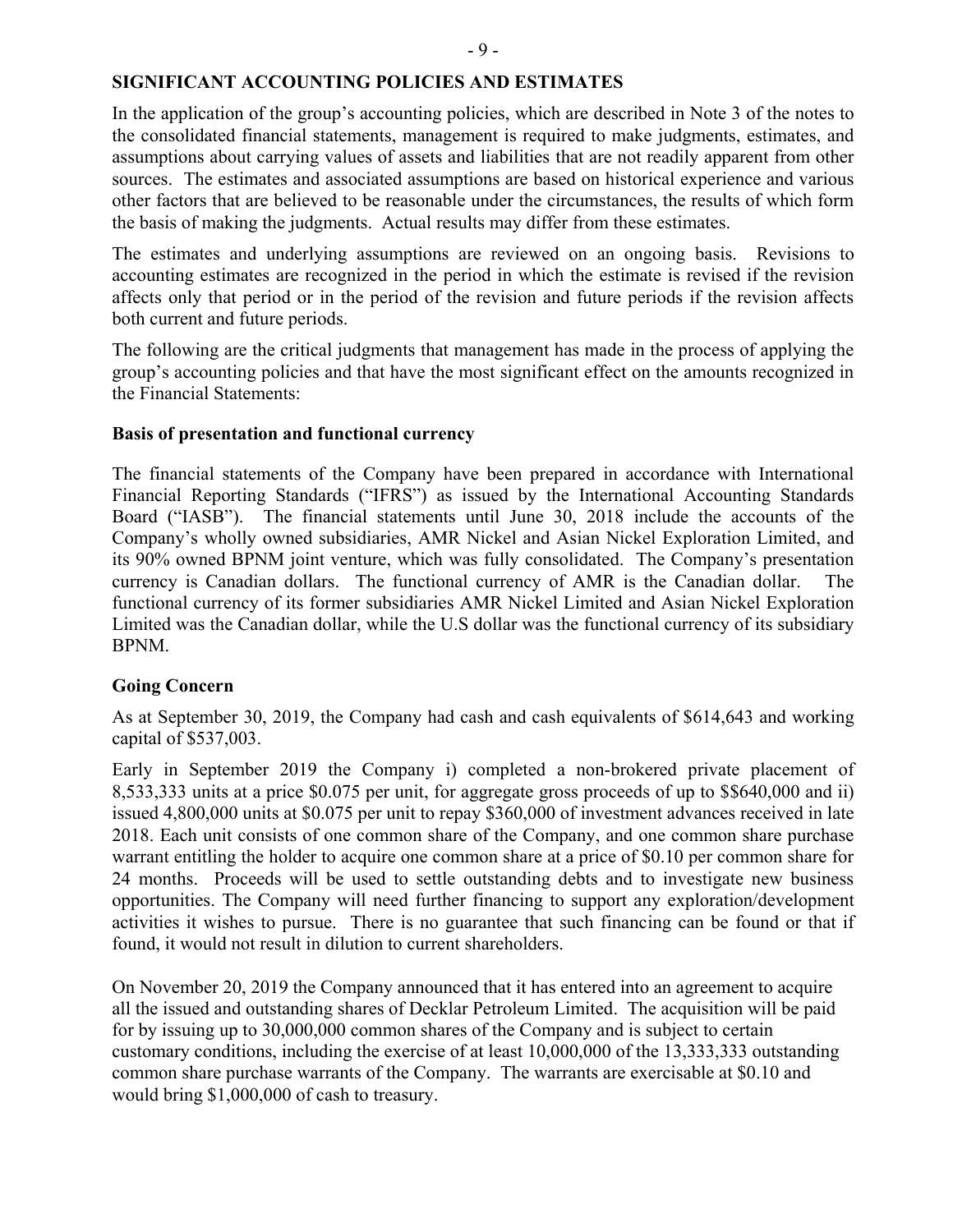The business of mining and exploring for minerals and oil involves a high degree of risk and there can be no assurance that current operations, including explorations programs, will result in profitable mining or oil operations. The recoverability of the carrying value of exploration and development properties and the Company's continued existence is dependent upon the preservation of its interest in the underlying properties, the discovery of economically recoverable reserves, the achievement of profitable operations, the ability of the Company to raise additional financing, if necessary, or alternatively upon the Company's ability to dispose of its interest on an advantageous basis. Changes in future conditions could require write-downs of the carrying values.

#### **Ore reserve estimates**

Estimates of recoverable quantities of reserves include assumptions on commodity prices, exchange rates, discount rates, and production costs for future cash flows. It also involves assessment and judgment of difficult geological models. The economic, geological, and technical factors used to estimate ore reserves may change from period to period. Changes in ore reserves affect the carrying values of mine properties, property, plant, and equipment and the provision for rehabilitation assets. Ore reserves are integral to expenses charged to the Consolidated Statement of Operations and Comprehensive Loss.

#### **Share-based compensation**

The Company has a share option plan, under which the fair value of all share-based awards is estimated using the Black-Scholes Option-Pricing Model at the grant date and amortized over the vesting periods. An individual is classified as an employee when the individual is an employee for legal or tax purposes or provides services similar to those performed by a direct employee, including directors of the Company. Share-based payments to non-employees are measured at the fair value of the goods or services received or the fair value of the equity instruments issued if it is determined the fair value of the goods or services cannot be reliably measured and are recorded at the date the goods or services are received. The amount recognized as an expense is adjusted to reflect the number of awards expected to vest.

Upon the exercise of the share purchase options, consideration paid together with the amount previously recognized in the share-based payment reserve is recorded as an increase to capital. Charges for share purchase options that are forfeited before vesting are reversed from the sharebased payments reserves. For those share purchase options that expire or are forfeited after vesting, the amount previously recorded in share-based payments reserve is transferred to deficit.

During the third quarter of 2019, the Company recognized no share-based compensation expense related to share options, compared with \$22,840 recognized during the similar 2018 period.

#### **Off-Balance Sheet Arrangements**

The Company does not have any off-balance sheet arrangements at September 30, 2019.

#### **Recent Accounting Policies**

In January of 2016, the IASB issued IFRS 16 *Leases* ("IFRS 16") which replaces the existing leasing standard, IAS 17 *Leases*. The new standard effectively eliminates the distinction between operating and finance leases for lessees, while lessor accounting remains largely unchanged with the distinction between operating and finance leases retained. IFRS 16 takes effect on January 1, 2019, with earlier application permitted. This standard will have no impact on the Company's financial statements.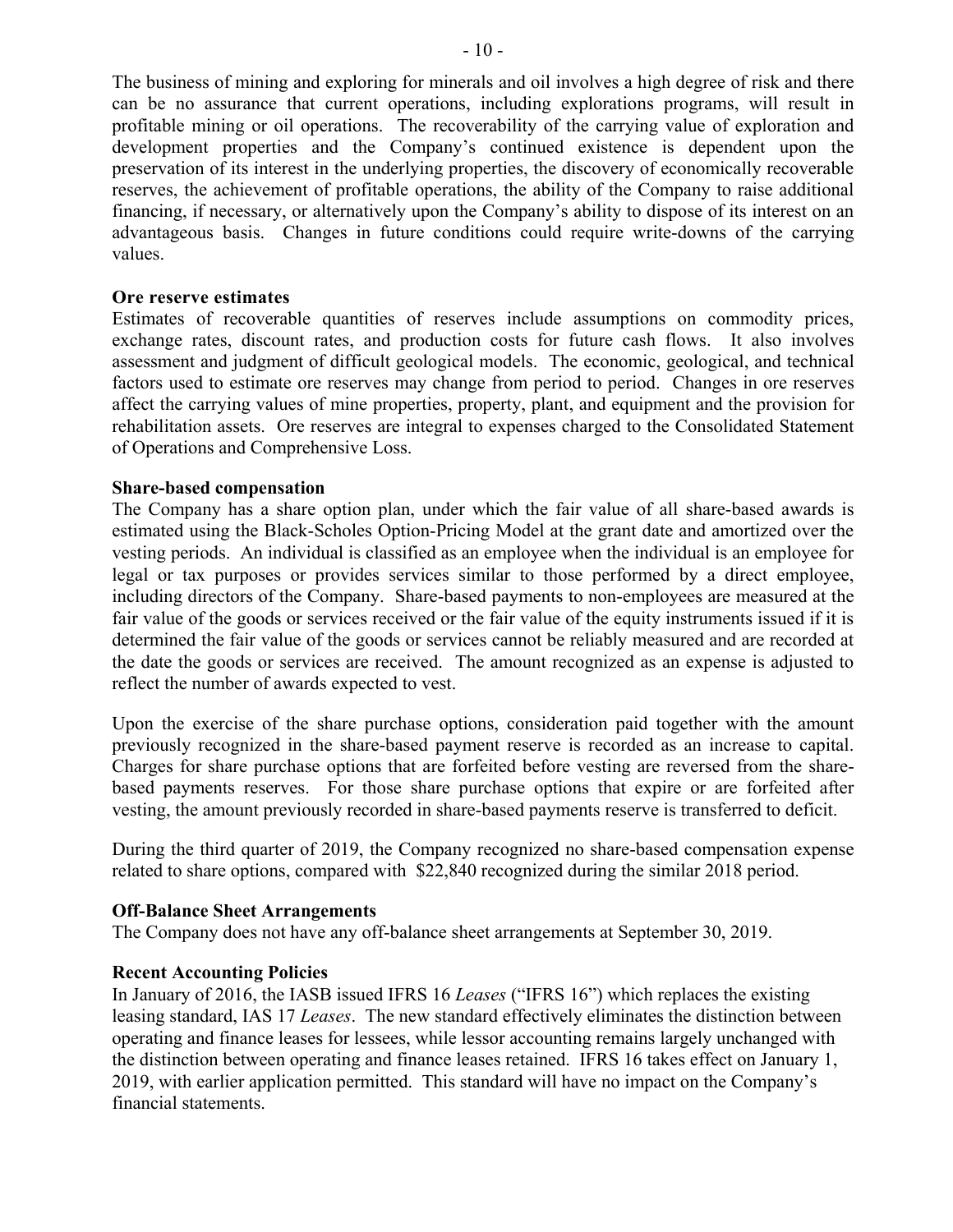# **TRANSACTIONS WITH RELATED PARTIES**

### **Disposal of Vietnam operation**

In 2018 the Ban Phuc Mine was sold to Ta Khoa Mining Limited, owned by the Company's longstanding in-country senior manager.

### **Directors**

The Company recognized no directors' fees in the third quarter of 2019 or 2018.

### **Key management**

Salary expense incurred and accrued to key management persons during the three months ended September 30, 2019 totalled \$21,842 (2018: \$22,840).

### **Pala Investment Limited**

During 2012, Pala Investment Limited ("Pala") became a controlling shareholder of the Company.

In October, 2018, \$886,974 was payable to Pala related to advisory services, secondment of personnel, and re-imbursement of travel expenses, and \$834,032 was payable related to promissory notes and accrued interest. The promissory notes had been extended to AMR early in 2018, in order to fund redundancy costs in Vietnam and other outstanding liabilities. Pala accepted 3,442,012 common shares of the Company as complete payment for these outstanding liabilities.

On June 11, 2019 Pala sold 4,447,947 shares of the Company, such that as of September 30, 2019 Pala owned less than 10% of the Company's shares outstanding.

# **RISK FACTORS**

Given the nature of its business, the operations of the Company are subject to a number of risks, including the following, any one or all of which could have a material adverse effect on the Company and its business:

# **Additional funding requirements**

Proceeds from the September 2019 private placement will be used to settle outstanding debts and to investigate new business opportunitiesIt is expected that this financing will be sufficient to cover ongoing administrative costs in excess of 12 months. Should the Company undertake exploration/development activities, AMR may require additional cash injections. There can be no assurance that the Company will be able to find the required funding or that it could do so at terms favourable to the Company. Failure to obtain sufficient financing could force the Company into reorganization, bankruptcy, or insolvency proceedings

Sales of substantial amounts of the Common Shares, or the availability of such Common Shares for sale, could adversely affect the prevailing market prices for the Company's securities. A decline in the market prices of the Company's securities could impair its ability to raise additional capital through the sale of new Common Shares should the Company desire to do so.

AMR may incur substantial costs in pursuing future capital requirements, including investment banking fees, legal fees, accounting fees, securities law compliance fees, printing and distribution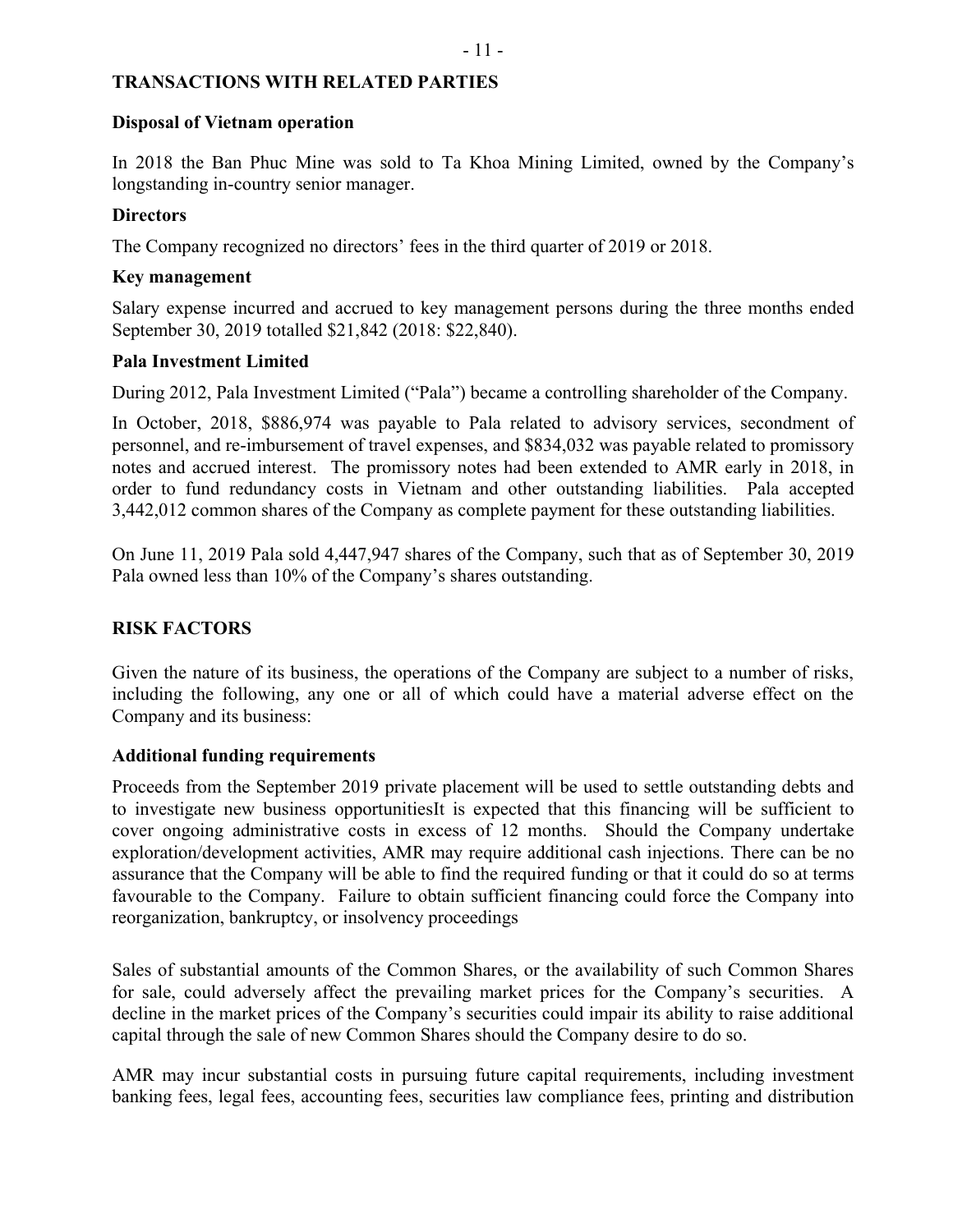expenses and other costs. The ability to obtain needed financing may be impaired by such factors as the capital markets, and/or the loss of key management personnel.

# **Certain directors and officers may have conflicts of interest**

Certain of the directors and officers of AMR are engaged in, and will continue to engage in, other business activities on their own behalf and on behalf of other companies, including activities involving mining and mineral exploration, and, as a result of these and other activities, such directors and officers of AMR may become subject to conflicts of interest. The BCBCA provides that in the event that a director has an interest in a contract or proposed contract or agreement, the director shall disclose his interest in such contract or agreement and shall refrain from voting on any matter in respect of such contract or agreement unless otherwise provided under the BCBCA. To the extent that conflicts of interest arise, such conflicts will be resolved in accordance with the provisions of the BCBCA.

### **Illiquid market for AMR's securities**

AMR shares are highly illiquid and cannot be easily sold in the market without significant risk of a loss in value. There can be no assurance that an active market for AMR's securities will develop. In addition, the market price of the securities of AMR at any given point in time may not accurately reflect the long-term value of AMR. Furthermore, responding to any events or circumstances resulting from the risk factors described herein could result in substantial costs and divert management's attention and resources.

### **Resource industry**

The exploration for and development of mineral deposits and oil involves significant risks, which even a combination of careful evaluation, experience, and knowledge may not eliminate. While the discovery of a mineral deposit / oil wells may result in substantial rewards, few properties that are explored are ultimately developed into successful operations. Major expenses may be required to locate and establish mineral / oil reserves, to develop operational processes, and to construct facilities at a particular site. It is impossible to ensure that the activities currently planned by the Company will result in profitable commercial mining or oil operations. Whether a mineral deposit or oil well will be commercially viable depends on a number of factors, some of which are: the particular attributes of the deposit, such as size, grade, and proximity to infrastructure; metal and oil prices, which are highly cyclical; and government regulations, including regulations relating to prices, taxes, royalties, land tenure, land use, importing and exporting of minerals, and environmental protection. The exact effect of these factors cannot accurately be predicted, but in combination they could result in the Company not receiving an adequate return on invested capital.

The Company's activities are subject to all the hazards and risks normally encountered in the exploration for, and development and production of minerals and oil, including unusual and unexpected geologic formations, seismic activity, rock bursts, cave-ins, flooding, and other conditions involved in the drilling and removal of material, any of which could result in damage to, or destruction of, mines and other producing facilities, damage to life or property, environmental damage, and possible legal liability. Milling operations are subject to hazards such as equipment failure or failure of retaining dams around tailings disposal areas, which may result in environmental pollution and consequent liability.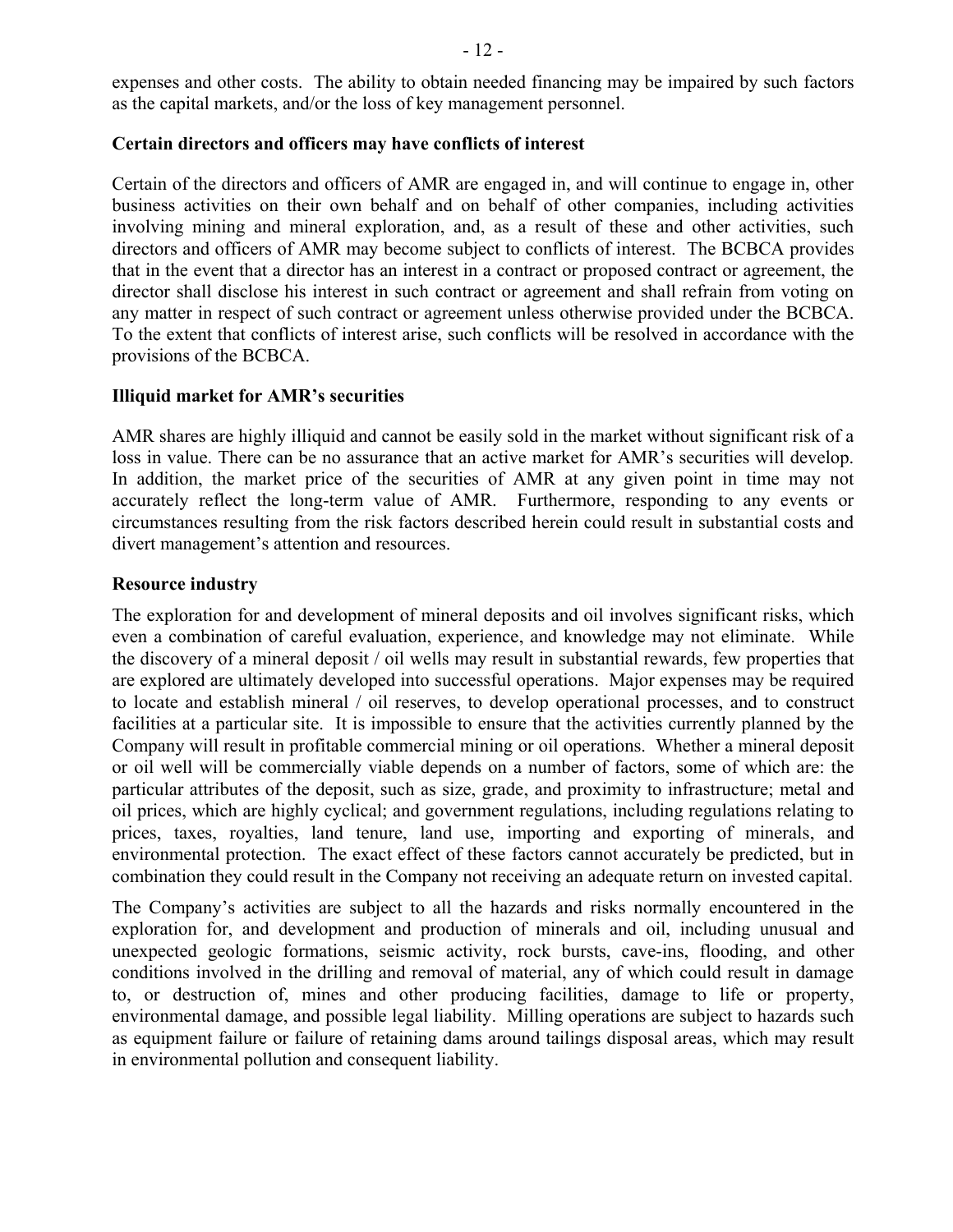# **Competition**

The resource business is competitive in all of its phases. The Company competes with numerous other companies and individuals, including competitors with greater financial, technical, and other resources than the Company, in the search for and the acquisition of attractive mineral properties. The Company's ability to acquire properties in the future will depend not only on its ability to develop the Project, but also in its ability to select and acquire other suitable producing properties or prospects for mineral exploration or development. There can be no assurance that the Company will be able to compete successfully with others in acquiring such properties or prospects.

### **Insurance and uninsured risks**

The Company's business is subject to a number of risks and hazards generally, including adverse environmental conditions, industrial accidents, labour disputes, unusual or unexpected geological conditions, ground or slope failures, cave-ins, changes in the regulatory environment, and natural phenomena such as inclement weather conditions, floods, and earthquakes. Such occurrences could result in damage to its mineral properties or production facilities, personal injury or death, environmental damage to the Company's properties or the properties of others, delays in development or mining, monetary losses, and possible legal liability.

### **Government regulation**

The Company's exploration, development and operating activities are subject to various laws governing prospecting, mining, development, production, taxes, labour standards and occupational health, mine safety, toxic substances, land use, water use, land claims of local residents, and other matters. Although the Company's planned activities will be carried out in accordance with all applicable rules and regulations, there can be no assurance that new rules and regulations will not be enacted or that existing rules and regulations will not be applied in a manner which could limit or curtail such planned activities with materially adverse impacts on financial performance and profitability.

The mineral rights and interests of the Company are subject to obtaining government approvals, licences and permits, land clearance being completed, and land use rights being obtained. Such approvals, licences and permits, and the completion of land clearance and obtaining of land use rights are, as a practical matter, subject to the discretion of the government or governmental officials. No assurance can be given that the Company will be successful in obtaining or maintaining any or all of the various approvals, licences, and permits in full force and effect without modification or revocation. To the extent such approvals are required and not obtained, the Company may be curtailed or prohibited from continuing or proceeding with planned activities.

Failure to comply with applicable laws, regulations, and permitting requirements may result in enforcement actions thereunder, including orders issued by regulatory or judicial authorities causing operations to cease or be curtailed, and may include corrective measures requiring capital expenditures, installation of additional equipment, or remedial actions. Parties engaged in mining operations or in the exploration or development of mineral properties may be required to compensate those suffering loss or damage by reason of the mining activities and may have civil or criminal fines or penalties imposed for violations of applicable laws or regulations.

Application of or amendments to current laws and regulations governing operations or more stringent implementation thereof could have a substantial adverse impact on the Company and cause increases in exploration expenses, capital expenditures, or production costs or reduction in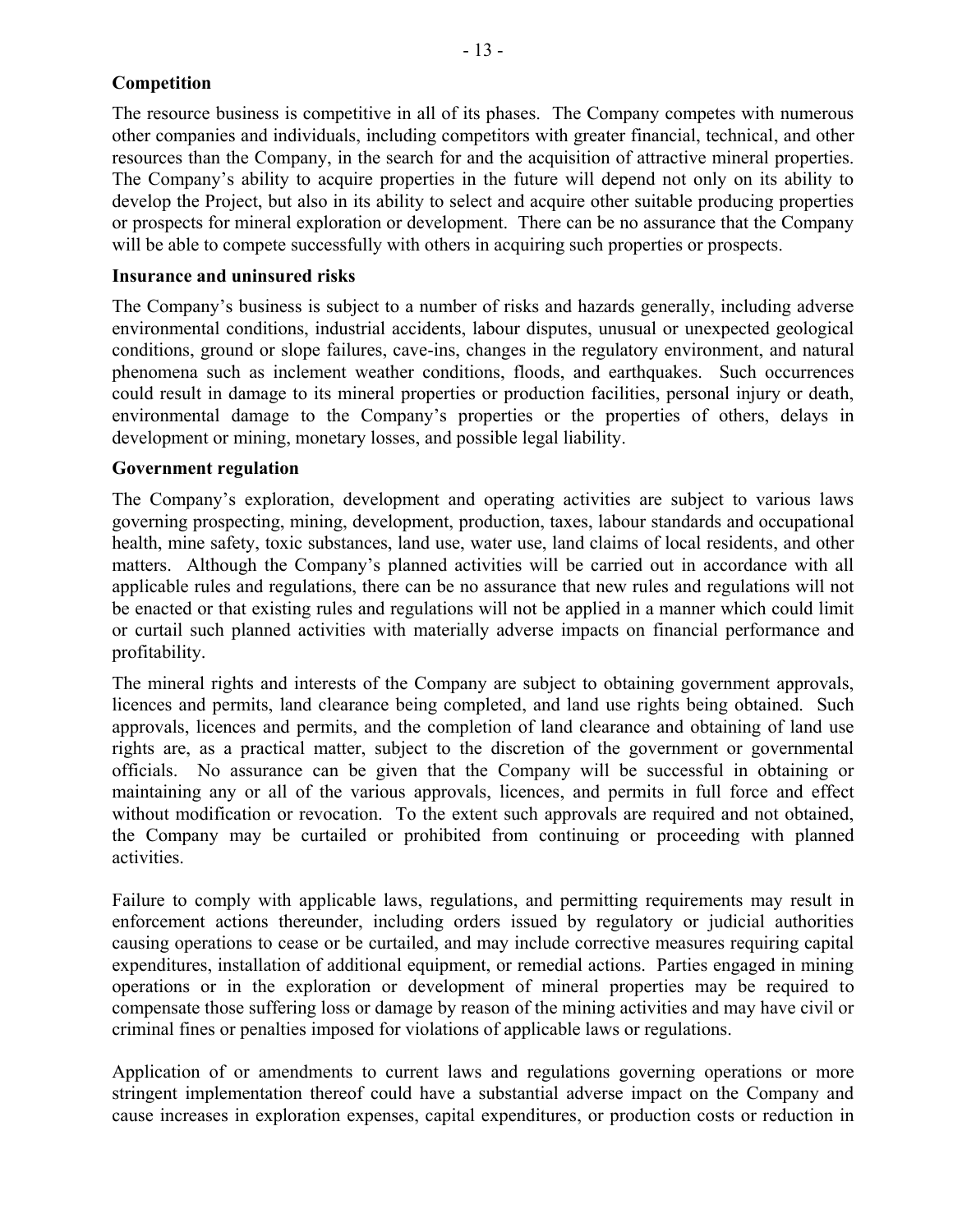levels of production at producing properties or require abandonment or delays in development of new mineral properties.

# **Personnel**

The Company is dependent on obtaining and retaining the services of management and skilled personnel. Failure to obtain such services or the loss of them could have a material adverse effect on the Company's operations. There can be no assurance that the required personnel will be available on suitable terms.

# **Enforceability of civil liabilities**

Certain of the Company's directors and officers reside outside Canada. Substantially all of the assets of such persons are, and substantially all of the assets of the Company are, located outside Canada. It may not be possible for investors to effect service of process within Canada upon such persons, and it may also not be possible to enforce against the Company and/or such persons judgments obtained in Canadian courts predicated upon the civil liability provisions of applicable securities laws in Canada.

# **Litigation risk**

All industries, including the resource industry, are subject to legal claims, with and without merit. The Company may be involved from time to time in various routine legal proceedings, which include labour matters such as unfair termination claims, supplier matters, and property issues incidental to its business. Defence and settlement costs can be substantial, even with respect to claims that have no merit. Due to the inherent uncertainty of the litigation process, the resolution of any particular legal proceeding could have a material effect on financial position and results of operations.

### **The market price for Common Shares cannot be assured**

The market price of a publicly traded stock is affected by many variables, some of which are not directly related to the success of AMR. In recent years, the securities markets have experienced a high level of price and volume volatility, and the market price of securities of many companies, particularly those considered to be junior companies, has experienced wide fluctuations which have not necessarily been related to the operating performance, underlying asset values, or prospects of such companies. There can be no assurance that such fluctuations will not affect the price of AMR's securities in the future.

### **FINANCIAL INSTRUMENTS**

At September 30, 2019, the Company's financial instruments consist of cash and cash equivalents, accounts receivable, trade payables and accrued liabilities, and short-term loans. The fair values of these financial instruments are not materially different from their carrying values.

In respect of credit risk on its bank accounts and investments, credit risk on bank accounts, and short term investments is limited through maintaining the Company's balances with high credit financial institutions.

With regards to liquidity risk, the Company has in place a planning and budgeting process to aid in determining the funds required to support normal operating requirements on an ongoing basis,